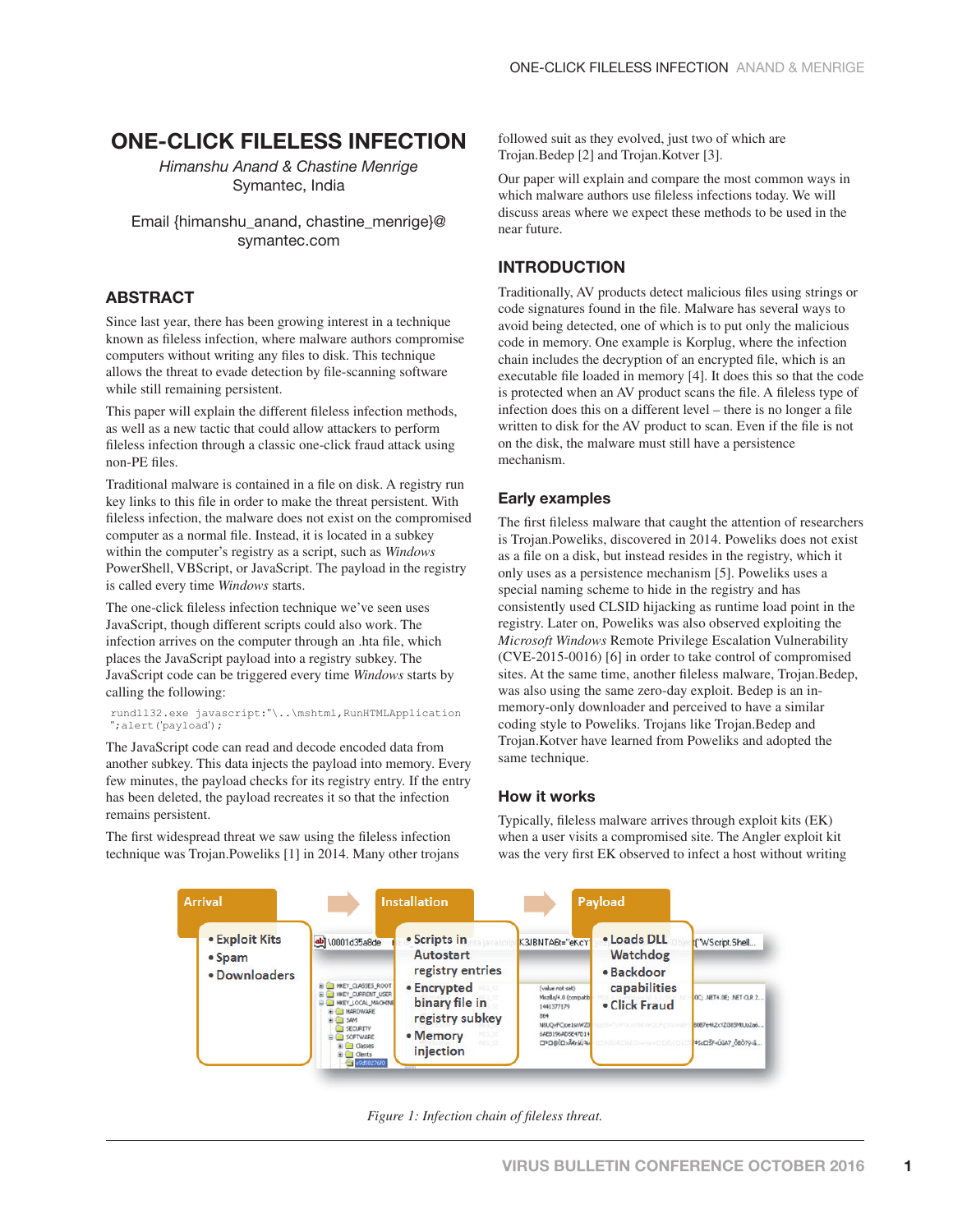the malware on the drive [7]. The shellcode delivered by Angler is responsible for injecting the fileless malware into the process running the exploited plug-in, such as iexplore.exe. Fileless malware may also arrive through malicious file attachments or malicious URL links found in spammed emails. These are usually downloader malware, which are first written over the disk but eventually delete themselves after injecting the fileless malware into memory.

Once injected into the memory, the malware loads and encrypts a binary component. This obfuscated copy is saved in the registry and then another entry is created. This contains the script as part of its autostart mechanism. This script can be either VBScript, JavaScript or PowerShell script, and is responsible for decrypting the binary component and loading it into the memory.

The binary component is then launched and serves as a watchdog – it monitors the relevant registry entries it created and is also responsible for contacting the malicious command and control (C&C) server. Back door capabilities of this malware may include reinstalling registry entries, downloading and executing files, and calling other commands. One of the files it downloads and executes can install an ad-click module into memory.

### **Notable malware that use this technique**

### *Poweliks*

From the file-based malware known as Wowliks, Trojan.Poweliks evolved into a registry-based malware. One of its notable behaviours is downloading a PowerShell application, hence the name Poweliks. This malware uses PowerShell scripts to launch and inject its DLL watchdog from the registry entry into the DLLHost.exe process to retain its persistence mechanism. The main payload of Poweliks is to deliver ad-fraud trojans and ransomware to the infected user.

### *Bedep*

Trojan.Bedep is believed to have a connection to Poweliks due to similarities in coding style and the use of the same CVE-2015-0016 exploit, but there is no conclusive evidence linking the authors of the two pieces of malware. Bedep has been observed to download and install Poweliks along with other ad-fraud malware. Bedep comes in 32-bit and 64-bit variants and uses *Microsoft* properties for its own file properties as part of its disguise. The main purpose of this malware is to turn the compromised computers into botnets.

### *Kotver*

Prior to adopting Poweliks's fileless infection technique, variants of the Kotver malware were residing only in the registry to evade detection. However, it does not fully embrace the fileless infection technique. Like Poweliks, it downloads a PowerShell application, but if no Internet connection is available, it reverts to file-based infection and creates a copy of itself on the disk. Kotver has been observed to deliver ransomware and banking trojans.

### **FILELESS FORECAST**

There has been growing interest in fileless infections over the last couple of years. Earlier, we explained the different infection vectors used by different actors. Now, we will discuss a new infection vector, which can potentially be used for performing fileless infections with non-PE files, using a classic one-click fraud attack method [8].

First, we will discuss all the individual components one by one, making it easy to understand one-click fileless infection.

## **MSHTA.EXE**

This program is an implementation of the WebBrowser control that runs trusted HTML and scripts with a minimal user interface (UI).

### **HTA**

As technology improves and grows with time, some of it does deprecate. In *Windows* OS, one such powerful technology has existed since *Windows NT* (released in July 1993) and is still present in *Windows 10* (released in July 2015): HTML Application (HTA).

HTA [9] is a *Microsoft Windows* program whose source code consists of HTML, Dynamic HTML, and one or more scripting languages supported by *Internet Explorer* (*IE*), such as VBScript or JScript. The HTML is used to generate the user interface, and the scripting language is used for the program logic. An HTA executes without the constraints of the Internet browser security model; in fact, it executes as a 'fully trusted' application. The usual file extension of an HTA is .hta.

All the current *Windows* OSes support HTA file execution. HTA looks and behaves like an HTML file, but it has much higher privileges than an HTML file. An HTA file requires mshta.exe, which comes along with *Internet Explorer*. Mshta.exe executes the HTA by instantiating the *Internet Explorer* rendering engine (mshtml) as well as any required language engines (such as vbscript.dll).

HTAs provide a way for users to wrap scripts up in a graphical user interface (GUI), an interface replete with check boxes, radio buttons, drop-down lists, and other *Windows* elements.

For our purposes, an HTA is nothing more than a way to provide a GUI for scripts. As we have already noted, neither WSH nor VBScript provides much in the way of GUI elements: no check boxes, no list boxes, nothing. *Internet Explorer*, however, makes use of all of these elements and more. Because an HTA leverages *IE*, a user can take advantage of all these GUI elements when writing system administration scripts.

How closely related are HTML files and HTAs? All a user has to do is take any HTML file and change the file extension from .htm (or .html) to .hta, and just like that, the file is now an HTA.

### So why don't users just use an HTML file?

The very simple answer is: security. There are a lot of security restrictions implemented on *IE*, and for good reason: if users visit a website they would probably prefer that the site does not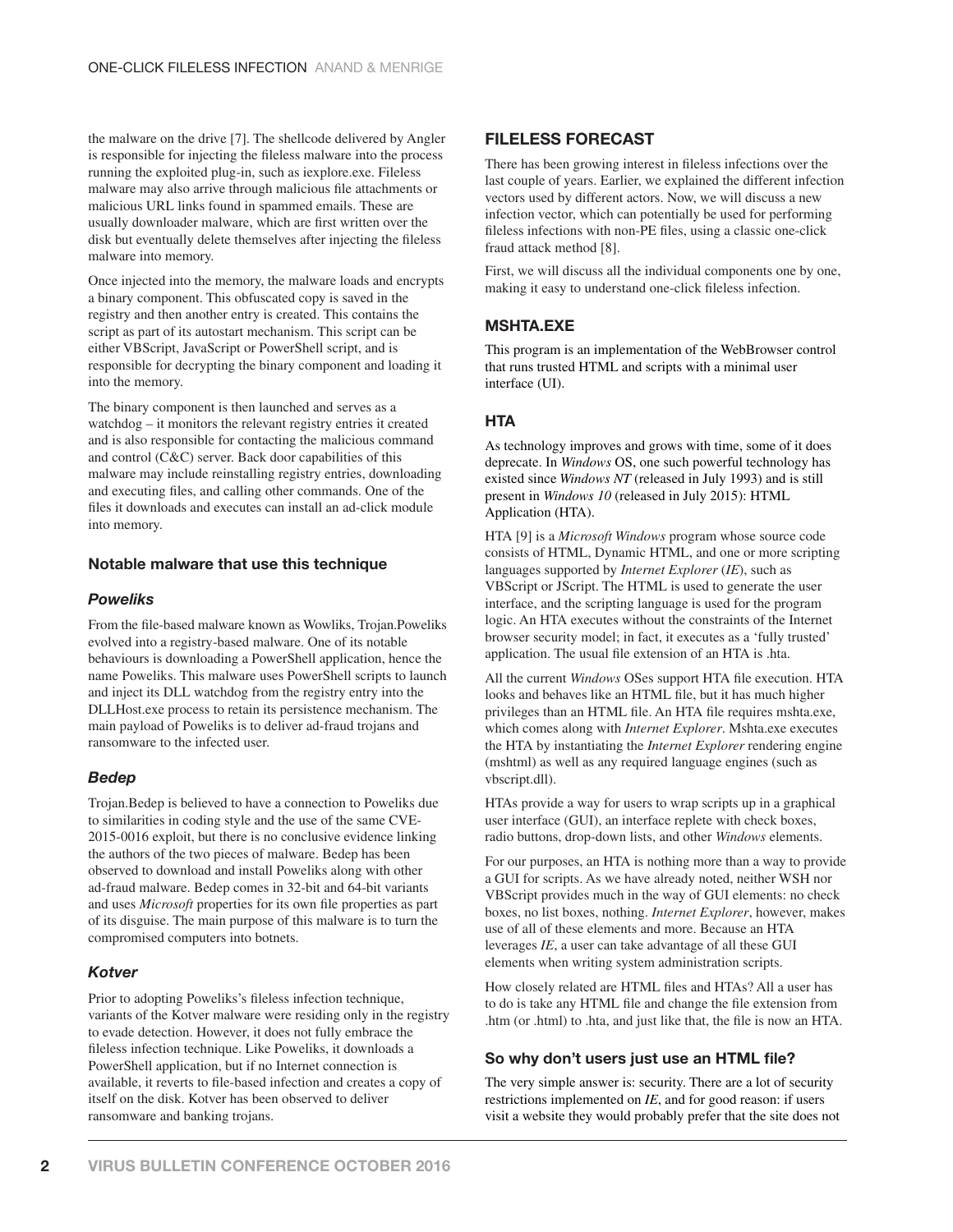

*Figure 2. General IE architecture and applications [10].* 

use a client-side script that starts reconfiguring their settings or rooting around in their file system. Consequently, many system administration scripts – including those that use WMI or ADSI – either will fail when run from *IE* or, at best, will display a dialog box similar to the following:



*Figure 3: A dialog box is displayed whenever users run scripts from an HTML file.* 

Whenever users run scripts from an HTML file they are presented with a dialog box like this. That might be okay, but it is definitely not the best possible user experience.

HTAs, by contrast, are not bound by the same security restrictions as *IE*, because HTAs run in a different process from *IE*. HTAs run in the mshta.exe process rather than the iexplore.exe process. Unlike HTML pages, HTAs can run client-side scripts and they have access to the file system. Among other things, this means that HTAs can run users' system administration scripts, including those that use WMI and ADSI. The users' scripts will run just fine, and they will not receive any warnings about items that might be unsafe.

Of course, this does not mean that HTAs somehow bypass *Windows* security. For example, if one user does not have the right to change another user's password, then the former cannot use a script to change the latter's password. Placing that script in an HTA will not make a difference – the user still will not be able to change the other user's password. HTAs also have some security restrictions of their own.

The long and the short of it is that, although HTAs use *Internet Explorer* and the *IE* object model, they run in a different process from *IE*. Consequently, users can run scripts and perform other tasks that are not allowed in *IE*.

More information about HTAs and security can be found on the HTML Applications SDK page [11] on the *Microsoft Developer Network* (*MSDN*).

### **Security considerations**

When a regular HTML file is executed, the execution is confined to the security model of the web browser – that is, it is confined to communicating with the server, manipulating the page's object model (usually to validate forms and/or create interesting visual effects) and reading or writing cookies.

On the other hand, an HTA runs as a fully trusted application and therefore has more privileges than a normal HTML file; for example, an HTA can create, edit and remove files and registry entries. Although HTAs run in this 'trusted' environment, querying Active Directory can be subject to *Internet Explorer* Zone logic and associated error messages.

### **One-click fileless infection**

After analysing file infections and their infection vectors, we discovered that infections are also possible if attackers use non-PE files and a very well-known infection vector: one-click fraud.

One-click fraud is not new; it has existed for over a decade and has been seen affecting mostly Asian countries, most notably Japan. Typically, one-click fraudsters attempt to trick users into subscribing to bogus adult video services with a single click, although variants requiring two, three, and four clicks – even zero clicks – have also been observed [12]. One-click fraud exhibits ransomware-like behaviour, in that it attempts to lock the user's screen and create non-terminating or recurring pop-up windows, which ask the user to register, subscribe, or pay a certain amount to remove them.

We found that malicious actors could potentially mix fileless infection and one-click fraud to create one-click fileless infection. In a nutshell:

Fileless infection  $+$  one-click fraud  $=$  One-click fileless infection

#### **In-memory infection**

We used an HTA file to create an ActiveX object that could inject the JS payload into a Run registry entry. We found that the same can be achieved using PowerShell and WSCRIPT (VBS).

### **Proof of concept**

The code shown in Figure 5 is for the HTA file, which could be hosted on an attacker's controlled server. In an infection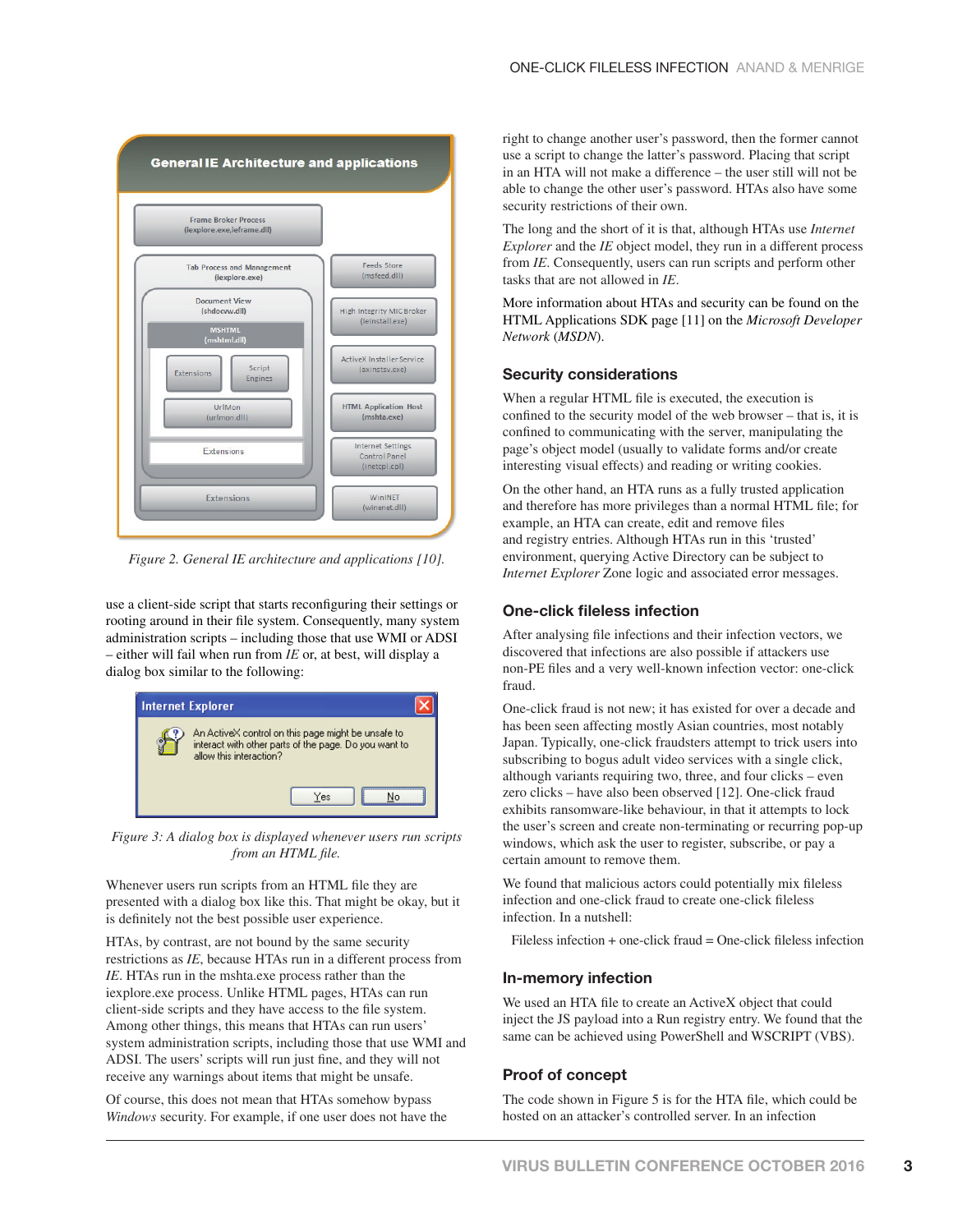

*Figure 4: How the attack works.*



*Figure 5: Proof of concept.*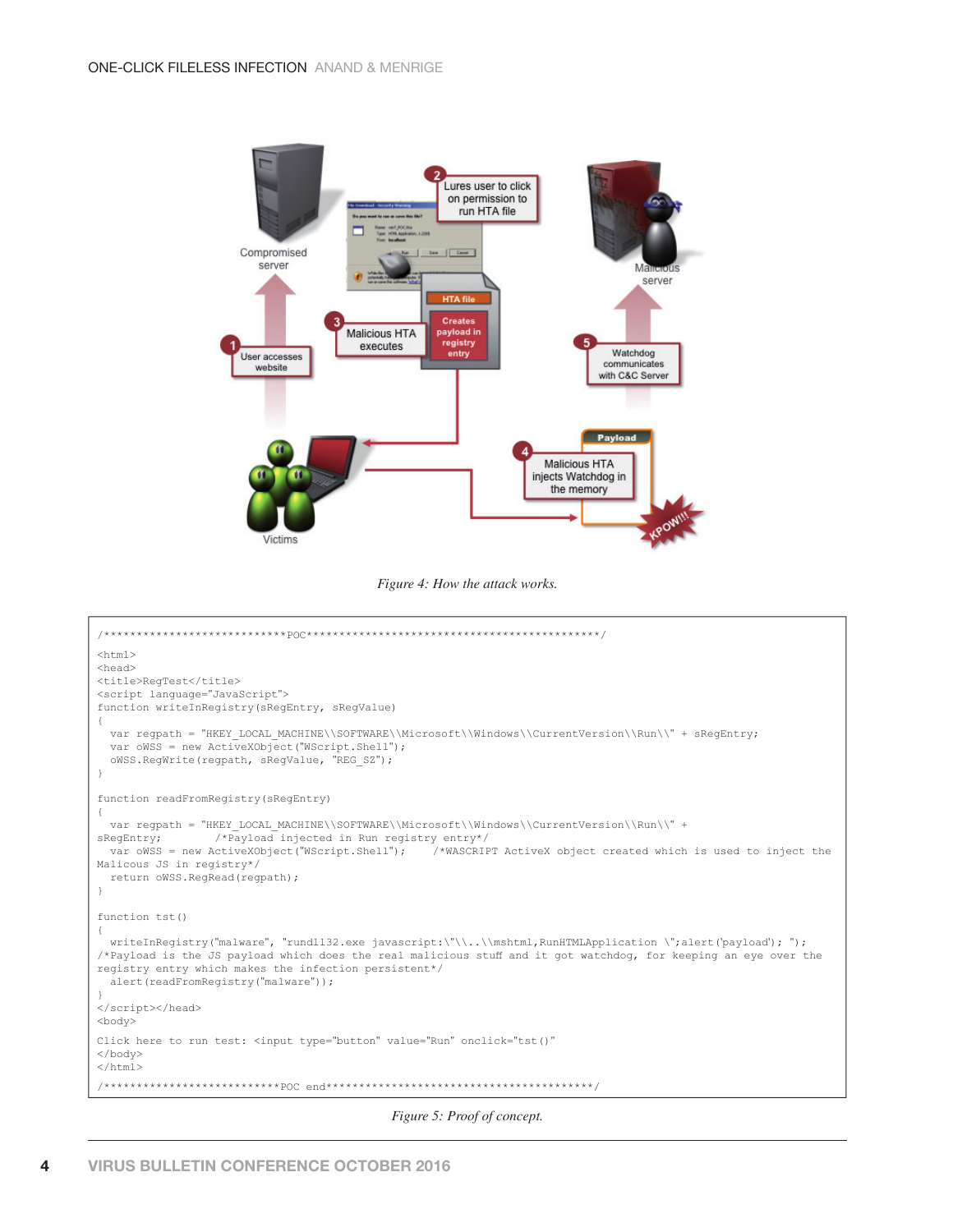scenario, the user is enticed to visit the website (using social engineering or a watering hole attack), and then asked to click Run/Execute. Once executed, the file creates a WScript ActiveX object, which then creates the Run registry entry and injects it with a JS alert (for POC) which is executed using rundll32.

For our purposes, we picked the case of Poweliks, specifically because of how it extracts the JS from the Run registry entry. It is injected into the Run registry entry to make the infection persistent. Once the user restarts the computer, it reinjects itself, as in-memory infection will disappear once the computer is restarted.

For our POC, we used the Alert API, although malicious actors may choose differently. As in previous cases of fileless infection, we found that it features a watchdog module, which keeps an eye over the registry entry. It also recreates the registry entry if the user deletes it.

For simplicity, we have only shown how to execute the code. The same thing can be achieved using PowerShell or CSCRIPT.

This attack may affect all *Windows* versions from *Windows 95*  through to *Windows 10*. All versions have *IE* preinstalled, which, as previously discussed, comes with WSCRIPT, which is the only required component to perform this attack.

### **Variants**

Other variants of similar attacks can be made using the following trusted applications:

- PowerShell [13]
- CSCRIPT [14]
- WSCRIPT [15]

### **Prevention and mitigation**

*Symantec* recommends users adhere to the following best practices to prevent one-click fileless infection:

- Never treat HTA files as HTML files
- Dynamically detect orphan registry entries that call PowerShell, WSCRIPT, CSCRIPT, cmd, RUNDLL32, or regserve32
- Perform manual removal where necessary (steps are outlined below).

### **Manual removal**

- 1. Download and execute *Microsoft*'s *Process Explorer*.
- 2. Restart in Safe Mode.
- 3. Select the mother process (into which the malware is injecting) and terminate it (kill Process Tree).
- 4. Open Registry Editor (Run -> regedit.exe).
- 5. In the left panel, go to: HKEY\_LOCAL\_MACHINE\ SOFTWARE\Microsoft\Windows\CurrentVersion\Run\
- 6. Clean registry entries.
- 7. Close Registry Editor.

#### **AV solutions**

Anti-virus products have the following approaches to address fileless infections:

- 1. Memory scanning
- 2. Registry scanning
- 3. Network scanning.

### **REFERENCES**

- [1] Trojan.Poweliks. https://www.symantec.com/security\_ [response/writeup.jsp?docid=2014-080408-5614-99.](https://www.symantec.com/security_response/writeup.jsp?docid=2014-080408-5614-99)
- [2] Trojan.Bedep. https://www.symantec.com/security\_ [response/writeup.jsp?docid=2015-020903-0718-99.](https://www.symantec.com/security_response/writeup.jsp?docid=2015-020903-0718-99)
- [3] [Trojan.Kotver. https://www.symantec.com/security\\_](https://www.symantec.com/security_response/writeup.jsp?docid=2015-082817-0932-99) response/writeup.jsp?docid=2015-082817-0932-99.
- [4] Camba, A. Unplugging Plugx Capabilities. Trend [Micro Malware Blog. http://blog.trendmicro.com/](http://blog.trendmicro.com/trendlabs-security-intelligence/unplugging-plugx-capabilities) trendlabs-security-intelligence/unplugging-plugxcapabilities.
- [5] O'Murchu, L.; Gutierrez, F. The evolution of the fileless click-fraud malware Poweliks. Symantec [Connect Blog. http://www.symantec.com/content/en/](http://www.symantec.com/content/en/us/enterprise/media/security_response/whitepapers/evolution-of-poweliks.pdf) us/enterprise/media/security\_response/whitepapers/ evolution-of-poweliks.pdf.
- [6] Microsoft Windows Remote Privilege Escalation Vulnerability (CVE-2015-0016). [https://www.symantec.com/security\\_response/](https://www.symantec.com/security_response/vulnerability.jsp?bid=71965) vulnerability.jsp?bid=71965.
- [7] Kafeine. Angler EK: now capable of "fileless" infection. Malware Don't Need Coffee Blog. [http://malware.dontneedcoffee.com/2014/08/angler-ek](http://malware.dontneedcoffee.com/2014/08/angler-ek-now-capable-of-fileless.html)now-capable-of-fileless.html.
- [8] Anand, H. One-click fraudsters extend reach by learning Chinese. Symantec Connect Blog. [http://www.symantec.com/connect/blogs/one-click](http://www.symantec.com/connect/blogs/one-click-fraudsters-extend-reach-learning-chinese)fraudsters-extend-reach-learning-chinese.
- [9] Extreme Makeover: Wrap Your Scripts Up in a GUI [Interface. Microsoft Technet. https://technet.microsoft.](https://technet.microsoft.com/en-us/library/ee692768.aspx) com/en-us/library/ee692768.aspx.
- [10] Recreated from the Microsoft TechNet (2013) gallery [– IE Architecture. https://gallery.technet.microsoft.com/](https://gallery.technet.microsoft.com/IE-Architecture-3bc7c3fd/file/78635/1/IE%20Architecture.png) IE-Architecture-3bc7c3fd/fi le/78635/1/IE%20 Architecture.png.
- [11] [HTML Applications SDK. https://msdn.microsoft.com/](https://msdn.microsoft.com/en-us/library/ms536473(vs.85).aspx) en-us/library/ms536473(vs.85).aspx.
- [12] Hamada, J. The rise of Japanese zero-click fraud. [Symantec Connect Blog. http://www.symantec.com/](http://www.symantec.com/connect/blogs/rise-japanese-zero-click-fraud) connect/blogs/rise-japanese-zero-click-fraud.
- [13] It's a Wrap! Windows PowerShell 1.0 Released! Windows PowerShell Blog. https://blogs.msdn. [microsoft.com/powershell/2006/11/14/its-a-wrap](https://blogs.msdn.microsoft.com/powershell/2006/11/14/its-a-wrap-windows-powershell-1-0-released)windows-powershell-1-0-released.